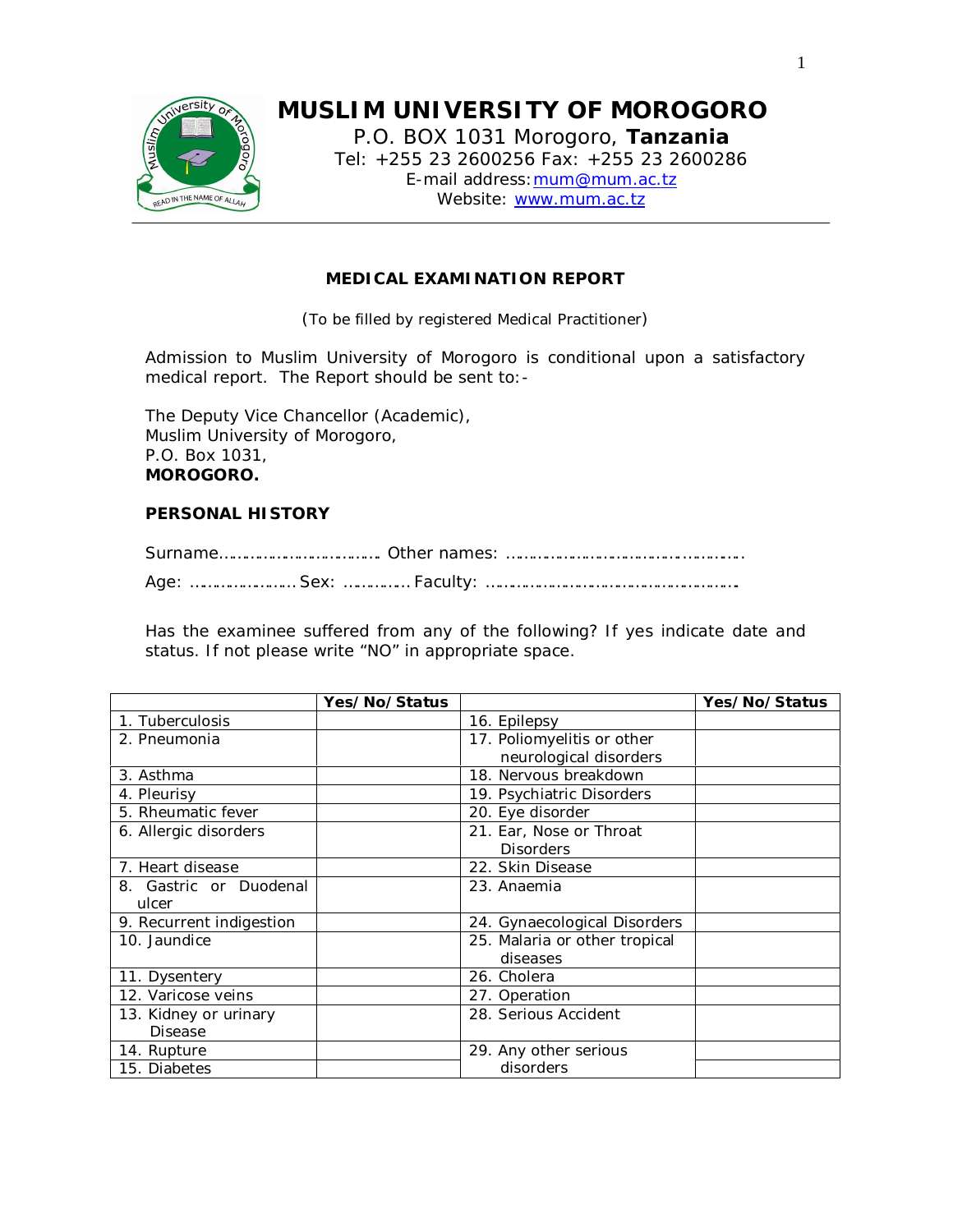## **PHYSICAL EXAMINATION**

| 1.<br>2.       | Skin:                                                          |                            | Height:  Weight:                                                 |  |       |  |
|----------------|----------------------------------------------------------------|----------------------------|------------------------------------------------------------------|--|-------|--|
| 3.             |                                                                |                            |                                                                  |  | Left: |  |
|                | Pupils:                                                        |                            |                                                                  |  |       |  |
|                | Sight:                                                         |                            | without Glasses:                                                 |  |       |  |
|                |                                                                |                            | with Glasses:                                                    |  |       |  |
| 4 <sub>1</sub> |                                                                | Please state condition of: |                                                                  |  |       |  |
|                |                                                                |                            |                                                                  |  |       |  |
|                |                                                                |                            |                                                                  |  |       |  |
| 5.             |                                                                |                            |                                                                  |  |       |  |
| 6.             | Cardiovascular System<br>Blood pressure: Systolic:  Diastolic: |                            |                                                                  |  |       |  |
|                |                                                                |                            |                                                                  |  |       |  |
| 7 <sub>1</sub> |                                                                |                            |                                                                  |  |       |  |
|                |                                                                |                            |                                                                  |  |       |  |
|                |                                                                |                            |                                                                  |  |       |  |
|                |                                                                |                            |                                                                  |  |       |  |
|                |                                                                |                            | Any clinical evidence of hyperacidity or gastric-duodenal ulcer? |  |       |  |
|                |                                                                |                            |                                                                  |  |       |  |

……………………………………………………………………………………………………………….

### **LABORATORY**

| $\mathbf 1$ . | Urine:                   |
|---------------|--------------------------|
|               |                          |
|               |                          |
|               |                          |
|               |                          |
| 2.            | Stools for parasites     |
|               |                          |
|               |                          |
|               |                          |
| 3.            | <b>Blood Examination</b> |
|               |                          |
|               |                          |
|               |                          |
|               |                          |
|               |                          |